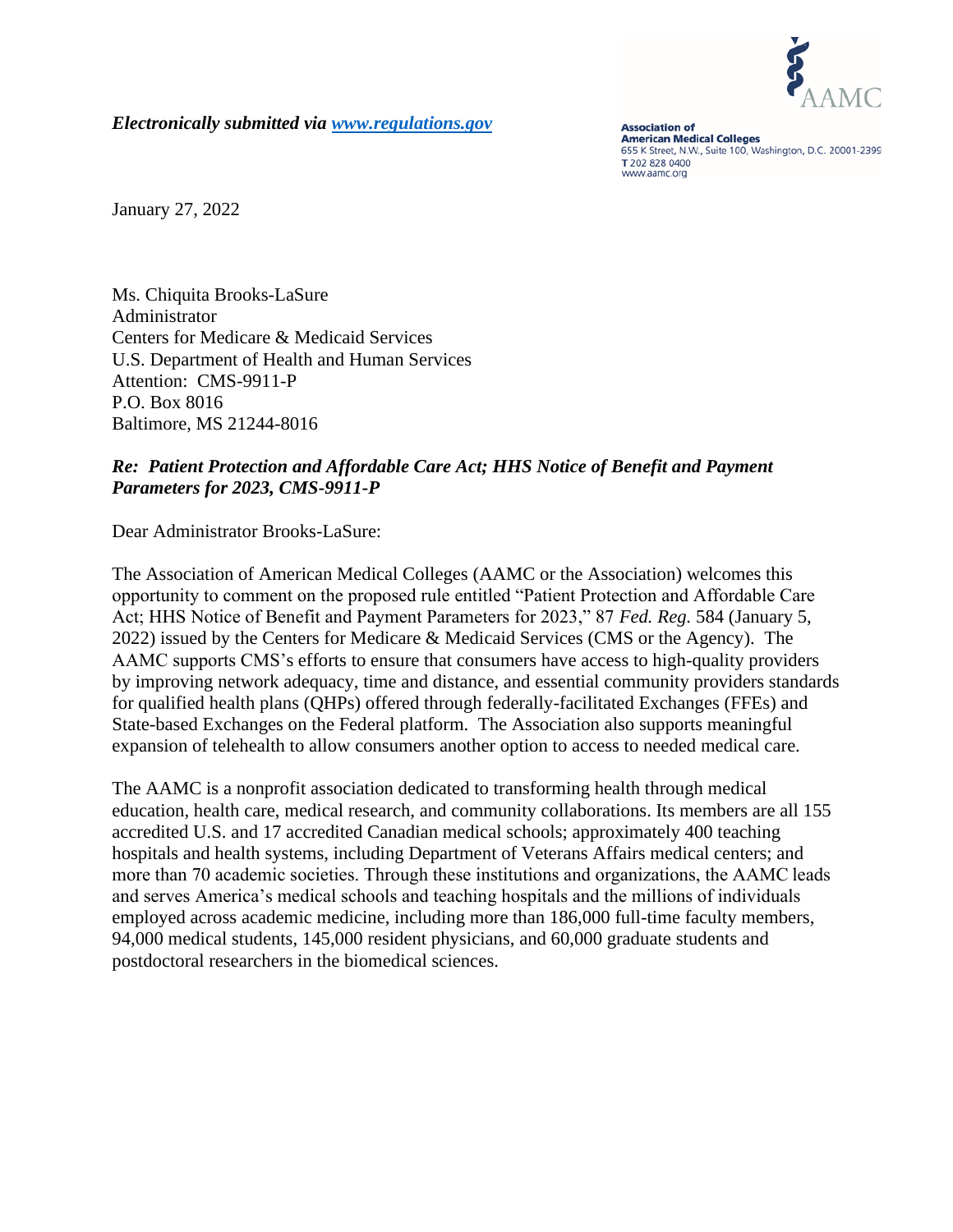### **NETWORK ADEQUACY**

### *Robust Networks Ensure Patients' Access to a Greater Number of Providers*

The AAMC supports the proposal to strengthen network adequacy requirements for Exchange plans. The AAMC believes that it is essential that QHP network standards be structured so that there are sufficient providers and facilities included in a plan's network to ensure adequate access to a range of care, including specialty care and tertiary/quaternary care, for consumers. Allowing networks to be constructed in a manner that discourages access, and thus enrollment in a plan, penalizes consumers with unique or high-cost conditions. Insurers claim that replacing robust provider networks with narrower networks lowers enrollees' expenses such as premiums and cost sharing. However, narrow networks limit patients to a select number of providers and hospitals, often decreasing access to hospitals and physicians that provide specialized care.

Limiting patients' access to certain providers can be particularly detrimental for patient groups that already suffer from disproportionate levels of disease and death. In order to make inroads on improving the health and well-being of individuals, meaningful partnerships with local communities are paramount. That includes providing access to high-quality care for patients by ensuring that robust provider networks are offered by issuers providing plans on the Exchanges.

Teaching hospitals and their associated physicians and other providers are an important part of ensuring access to high-quality, cutting-edge treatments. However, teaching hospitals and their associated faculty physicians are sometimes excluded from insurer networks. Excluding these institutions and physicians limit patients' access to specialized and sub-specialized care that often is only furnished at teaching hospitals. Ensuring that Exchange plans have robust provider networks, including teaching hospitals and their associated providers, will safeguard consumers' access to a greater number and type of providers, to meet their health care needs.

#### *Prohibitions on Certain Contract Clauses Will Limit Patients Access to Providers*

The proposed rule seeks comments on how "limiting 'all or nothing' contracting provisions in payer contracts might counteract the potential for stronger network adequacy standards to increase health care costs." (p 684-5). The rule calls out anti-steering and all-or-nothing contracting provisions as problematic. **These important contractual clauses ensure patients have access to needed medical care. Providers should not be prohibited from including these clauses in contracts with insurers.** 

Provider contract negotiations are complex discussions that involve nuanced tradeoffs of payment amounts, patient mix, volume, services, and many other variables – each of which is connected to a dollar amount and subject to negotiation. Both providers and insurers use specific contractual language to modify these variables to reach an agreement that is mutually beneficial to both parties. For example, providers often accept lower in-network reimbursement rates in exchange for higher patient volume or additional payments based on quality. Removing the ability of providers to use anti-tiering, anti-steering, and all-or-nothing clauses in their contracts gives insurers an unfair advantage in these negotiations, by eliminating key tools that can be used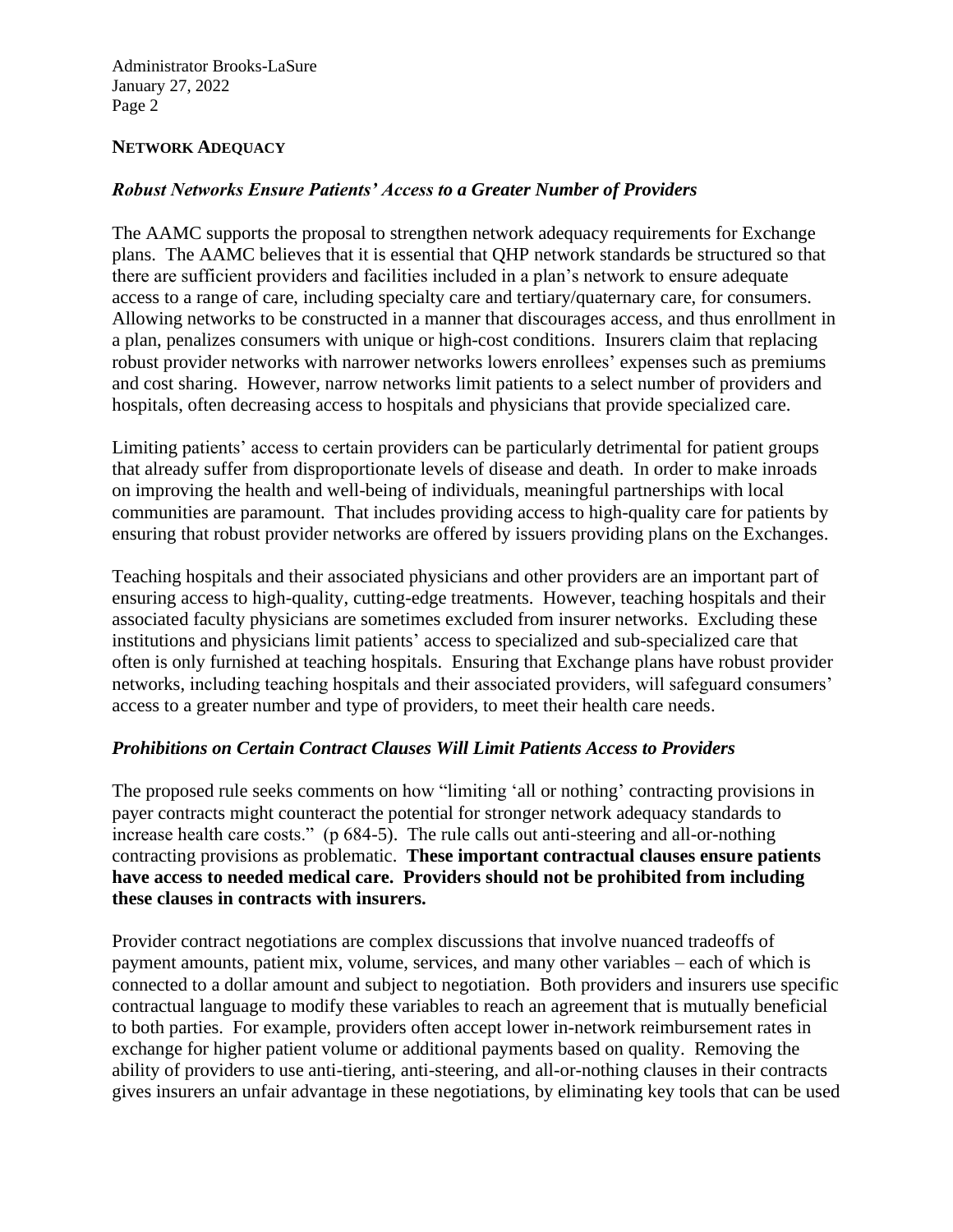to structure these agreements. Academic medical centers and teaching hospitals know best the distinct characteristics of the patient populations they serve. Consequently, they must retain flexibility to negotiate the contractual terms that best meet the needs of those patient populations.

Anti-tiering, anti-steering, and all-or-nothing clauses, at their core, protect patient access to care by ensuring a more level negotiating environment between providers and insurers. We believe these provisions strive to ensure that patients have access to in-network specialty and subspecialty care furnished at teaching hospitals. Preventing the use of these clauses in contracts between providers and insurers will allow insurers to create networks that exclude teaching hospitals and teaching physicians, thus restricting patients' abilities to seek care at these facilities. This puts the health of patients at risk and increases costs to the patient should they seek or require out-of-network care at teaching hospitals.

Lastly, insurers routinely utilize policies and contractual provisions to exclude certain providers from their networks. Insurers oppose provisions such as "any willing provider" that would require them to include in their networks any provider willing to join their networks. Plans limit network enrollment to certain providers at teaching hospitals rather than to all providers. They vary reimbursement rates based solely on provider types or impose additional certification requirements for certain practitioners for inclusion in a network. These practices force patients to choose between paying out-of-network cost sharing to continue seeing their long-time provider or switching providers.

Issuers already require providers to comply with requirements that limit care such as prior authorization for certain items and services, or institute mid-year drug formulary changes that force patients to choose between paying more for a drug they have been taking for decades or switching to another drug. Forcing patients to upend prescription drug regimens could lead to poor health outcomes and costly treatments, including hospitalization. Plans defend these practices through assertions that they reduce health care costs to the system as a whole. However, these practices limit patient access and increase provider burden to obtain coverage for medically necessary care for their patients. Further, patients are locked into a plan for a year leaving them little recourse against mid-year coverage changes.

## **TIME AND DISTANCE CRITERIA**

## *County-Specific Time and Distance Standards Are Needed to Improve Patients' Access to Providers*

The AAMC supports CMS's proposal to adopt county-specific time and distance standards to assess whether QHPs offered through the FFEs fulfill network adequacy standards applicable to plans that use provider networks and to broaden the number of specialties included in the standards. The proposal includes adding specialties – emergency medicine, outpatient clinical behavioral health, pediatric primary care, and urgent care – to the time and distance requirements that are in place for Medicare Advantage plans. (p. 681). Continuity of care is often compromised due to lack of accessible providers, particularly in areas that struggle with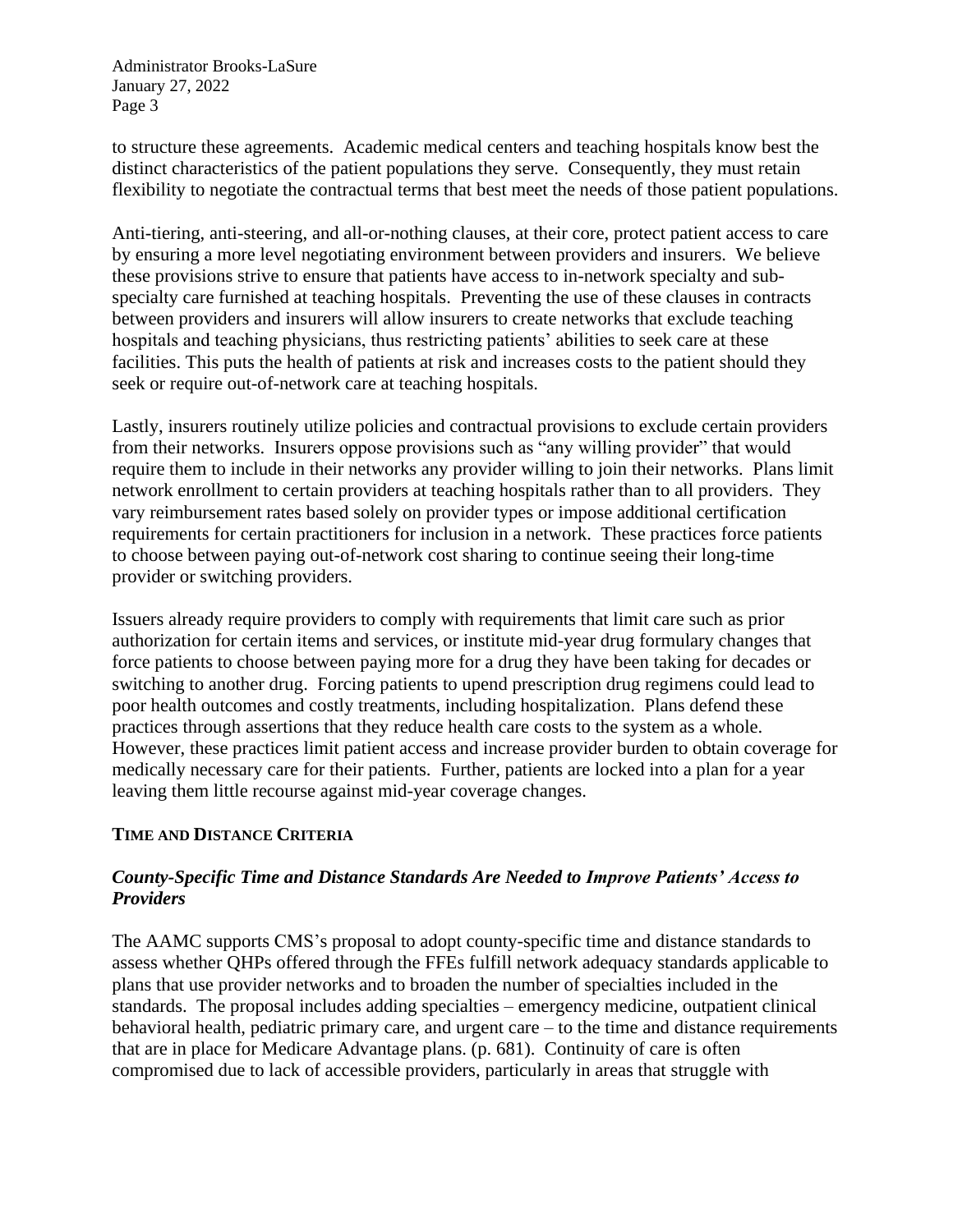physician shortages. Compounding this problem, is the distance patients must travel in order to seek care from specialists who are usually located at academic medical centers.

## **ESSENTIAL COMMUNITY PROVIDERS**

## *Increasing the Percentage of Essential Community Providers Will Improve Network Adequacy*

The AAMC supports the proposal to increase the required percentage of essential community providers (ECPs) for medical QHP certification. ECPs include hospitals and providers that serve predominantly low-income and medically underserved individuals. Under the proposal, a plan would satisfy the regulatory standard if the issuer contracts with at least 35 percent of available ECPs in the plan's service area to participate in the plan's provider network. (p. 685). The current standard is 20 percent of available ECPs.

Academic medical centers serve as the backbone of many communities' health care infrastructure. Major teaching hospitals and physician faculty practices serve a disproportionately large volume of underserved, low-income individuals, provide access to essential health services for disadvantaged groups, and are often the last resort for treatment for many. However, in past years, QHP plan issuers have been allowed to exclude these institutions from their networks putting pressure on patients to sever ties with providers with whom they have established doctor-patient relationships or incur financially burdensome cost sharing in order to maintain continuity of care. Additionally, teaching hospitals play an important role in patient transfers. These institutions and their associated physicians have expertise and resources often unavailable at other sites of care. Excluding them from networks jeopardizes care for patients needing specialized care because relationships are not there.

#### **TELEHEALTH**

#### *Expansion of Telehealth Services Should Not be a Substitute for In-person Services*

CMS is proposing to require all issuers seeking certification of plans to be offered as QHPs through the FFEs to submit information about the use of telehealth services by network providers. Telehealth services would not be counted in place of in-person service access for the purpose of network adequacy standards. This would be applicable for QHP certification for plan year 2023. This information collected would be used to inform future telehealth standards issued by CMS. (p. 684). The AAMC supports the expanded use of telehealth services and agrees with CMS that availability of telehealth services should not be a substitute for in-person service access for the purpose of network adequacy standards.

Telehealth provides both patients and providers with benefits and expands access to care, especially to those in rural and underserved areas. The waivers put in place by CMS during the current public health emergency (PHE) allowed health care providers to quickly transition to using telehealth services to furnish needed care. This expanded use of telehealth services has enabled providers to maintain continuity of care and reach patients who may have difficulty accessing needed care during the PHE.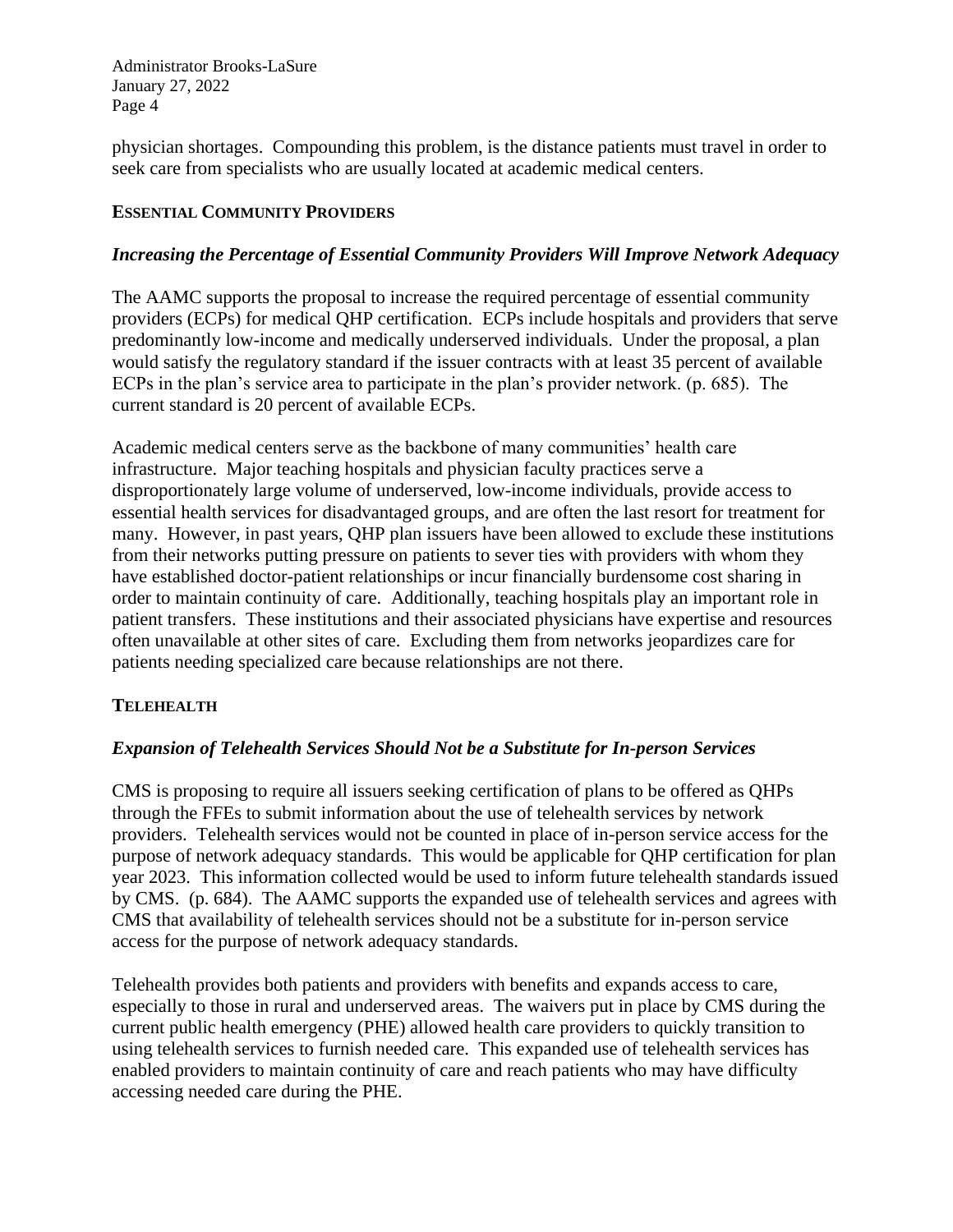**The Association is supportive of the expansion of telehealth services by plans to better serve their enrollees. This will allow patients to access needed specialty and sub-specialty care from AAMC-member providers. However, we believe it would be premature to provide time and distance credit for telehealth services at this time.** The COVID-19 public health emergency has shown that optimal medical care for some conditions must be provided in a faceto-face encounter. Further, there are still barriers to the use of telehealth, such as the availability of broadband and access to the required equipment. As CMS formulates QHP telehealth standards to ensure that patients can continue to have access to telehealth services beyond the pandemic, legislative and regulatory changes must include the following:

- Permanently removing patient location and rural site requirements to allow patients access to telehealth visits in any location.
- Reimbursing providers the same amount for telehealth services as in-person visits.
- Permanently allowing Medicare payment for audio-only services.
- Allowing patients to access telehealth services across state lines as appropriate.
- Improving access to broadband technology.

## **RISK ADJUSTMENT ISSUER DATA REQUIREMENTS**

# *Expand Collection and Extraction of New Data Elements to Improve Risk Adjustment and Promote Health Equity*

CMS proposes to collect and extract the following new data elements at the enrollee-level from plan issuers' External Data Gathering Environment (EDGE) servers through issuers' EDGE Server Enrollment Submission (ESES) files and risk adjustment recalibration enrollment files: (1) ZIP code, (2) race, (3) ethnicity, (4) subsidy indicator, and (5) Individual Coverage Health Reimbursement Arrangement (ICHRA) indicator. Specific to race and ethnicity, CMS proposes to require issuers to report these elements in accordance with  $2011$  HHS Data Standards,<sup>1</sup> which would allow HHS to better analyze more subpopulations due to more granular data collection. CMS believes that collecting and extracting these data elements would allow the agency to assess and analyze risk and determine if any refinements to the risk adjustment methodology or other HHS individual or small group market programs are needed. It would also support HHS analysis and assessment of equity in health coverage and care more than current data allow. **The AAMC supports the proposed expanded data collection and extraction and agrees that the additional data could be used to improve risk adjustment and promote equity in health insurance coverage.**

In describing the potential burden of this proposal, CMS notes that issuers can report "unknown" for race and ethnicity, in alignment with application and enrollment forms so that they would not be penalized if they did not have this data for a particular plan enrollee. There is a growing consensus acknowledging the need to improve data collection for health equity, starting with collecting self-reported race and ethnicity data from individuals. Collecting such data requires

<sup>&</sup>lt;sup>1</sup> 87 *Fed. Reg.* 584 (January 5, 2022) at 628, citing October 30, 2011 HHS Implementation Guidance on Data [Collection Standards for Race, Ethnicity, Sex, Primary Language, and Disability Status.](https://aspe.hhs.gov/reports/hhs-implementation-guidance-data-collection-standards-race-ethnicity-sex-primary-language-disability-0#V)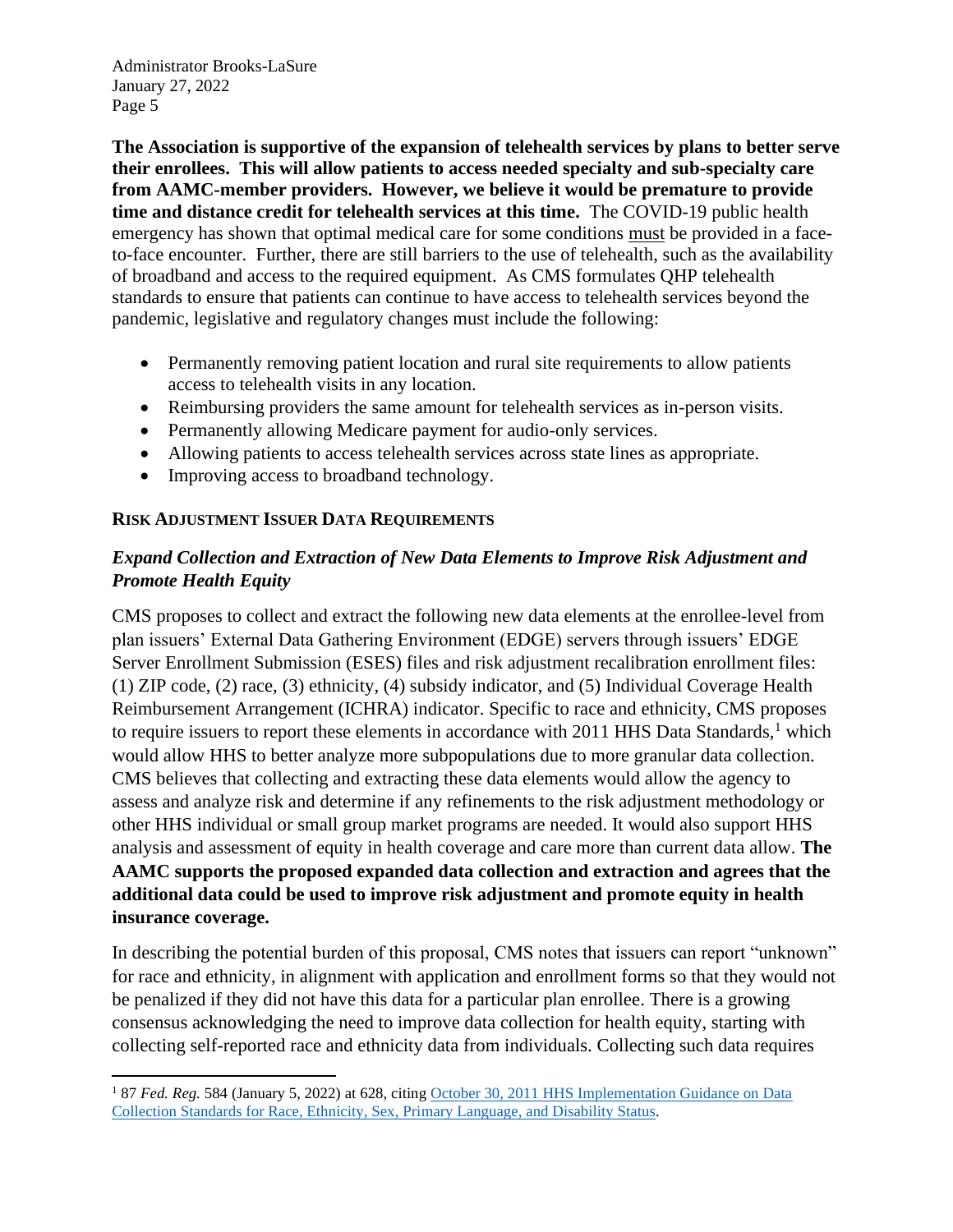trust from individuals that the data will not be used against them or for discriminatory purposes. **We ask CMS to consider using "not reported/disclosed" rather than "unknown," to more precisely capture individual choice not to share information with the plan issuer and commit to studying whether there are outlier issuers for whom this data is not routinely shared.**

The AAMC also recommends that CMS consider future collection and extraction of additional data elements to expand support for health equity and address health disparities. The Administration's COVID-19 Health Equity Task Force has recently recommended the need to support equity-centered data collection, $2$  specifically citing populations not routinely captured in current data collection efforts such as sexual orientation and gender identity (SOGI) and disability status. The report also notes veterans as another marginalized group, and whose status might not otherwise be captured elsewhere in claims. Currently, issuers must collect and extract enrollee "gender" though it is not clear whether this represents collection of biological sex or gender identity. Issuers are not required to collect and extract data regarding sexual orientation, disability status, or veteran status. **Considering the Task Force's recommendations for equity-centered data collection, the AAMC recommends CMS evaluate the potential benefits and burden of collecting enrollee self-reported SOGI, disability status, and veteran status data.**

# *Consider Ways to Include ZIP Code Data in Limited Data Set for Qualified Researchers in Order to Improve Data Available for Health Equity Research*

CMS proposes to exclude ZIP codes from the limited data set for qualified researchers to request for research purposes. The agency acknowledges that while such data would "enhance the usefulness of the limited data set," it believes that it would raise competitive and proprietary concerns with the inclusion of geographic identifiers. While we understand the market competition concerns of including ZIP codes in the limited data set, the AAMC hopes CMS will consider whether there is a middle ground approach that opens the ZIP code data for health equity research in particular. This is because we believe that community-based health equity research can help inform potential interventions beyond the individual. For example, research<sup>3</sup> shows that community-defined social risk factors cause substantial shifts in projected performance on the Readmission Reduction Program's readmission models above and beyond individual level proxies. A clear benefit of community-based analysis compared to individuallevel analysis is the reduced risk of compromising individual privacy in addition to ensuring the use of holistic approaches to broad, structural inequities. **To this end, the AAMC asks CMS to evaluate the opportunity to include the ZIP code data in some protected capacity to allow** 

<sup>2</sup> *See* [Presidential COVID-19 Health Equity Task Force Final Report and Recommendations](https://www.minorityhealth.hhs.gov/assets/pdf/HETF_Report_508_102821_9am_508Team%20WIP11-compressed.pdf) (October 2021), at 35 specifically **Recommendation 13. Support equity-centered data collection**, which states "The Federal Government should fund an equity-centered approach to data collection, including ensuring sufficient funding to collect data for groups that are often left out of data collection (e.g., people with disabilities, those in congregate settings, LGBTOIA+ people, etc.)."

<sup>&</sup>lt;sup>3</sup> Baker et al., Health Affairs Vol. 40, No. 4, "Social Determinants Matter for Hospital Readmission Policy: Insights [From New York City,](https://www.healthaffairs.org/doi/abs/10.1377/hlthaff.2020.01742)" (April 2021).